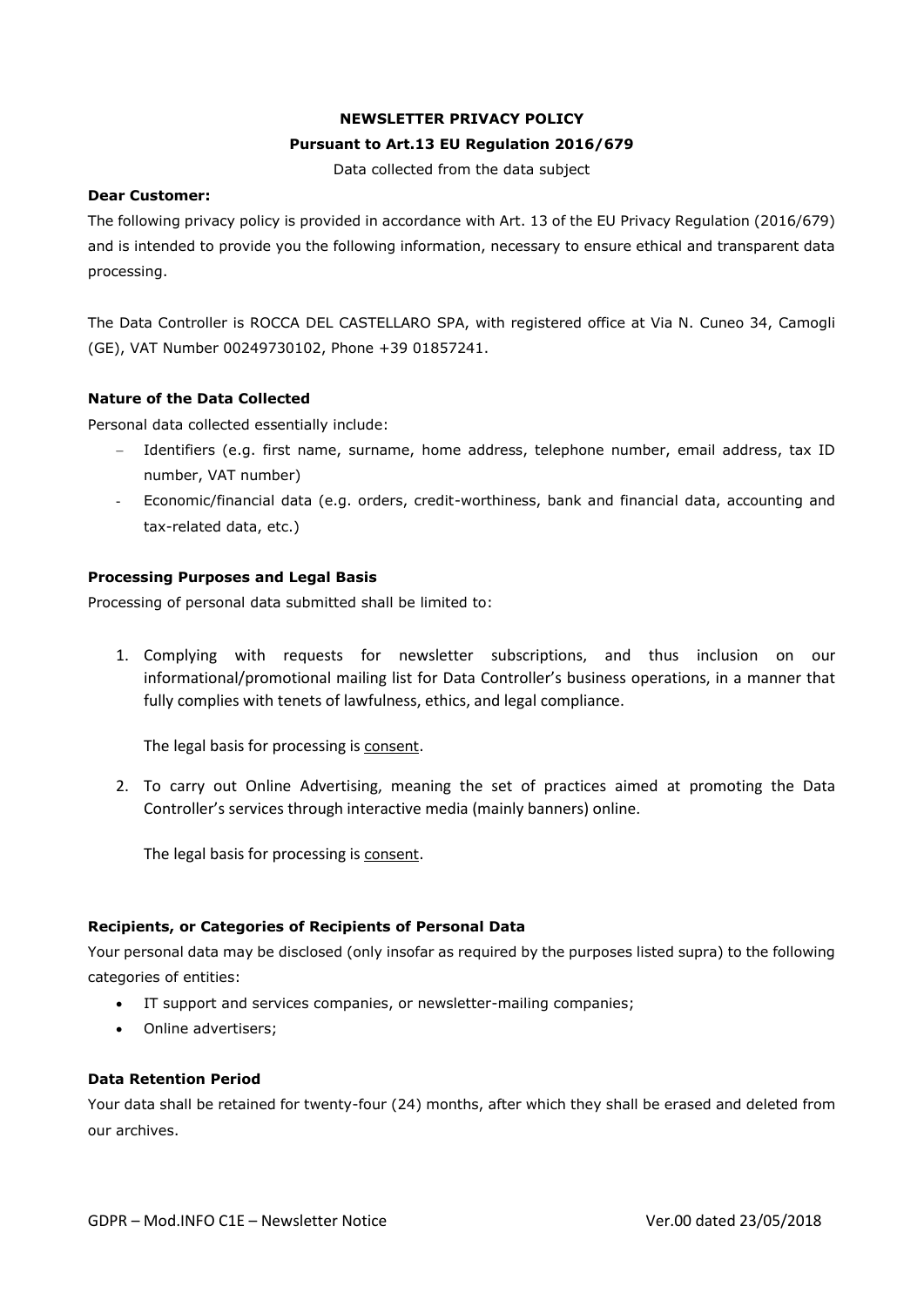#### **Rights of the Data Subject**

As a data subject, you have the right to demand access to your personal data from the Data Controller, as well as the right to have such data corrected or erased, or to limit processing on the same, or to object to any processing; you can also request data portability if and when your circumstances so require. To make it all the easier to exercise your rights, we have set up a designated email inbox [privacy@cenobio.it](mailto:privacy@cenobio.it)

Before we can provide you information or change any information, it may be necessary to have you verify your identity and answer a few questions. We will reply as quickly as possible.

#### **Rights of Appeal**

If you believe your rights have been infringed upon, you can lodge a complaint with the Data Protection Authority using the forms available on their website [www.garanteprivacy.it.](http://www.garanteprivacy.it/)

#### **Consent Revocation**

You have the right at any time to revoke your consent to personal data processing. Please send any such request to [privacy@cenobio.it](mailto:privacy@cenobio.it)

In such instances, we may need to verify your identify and have you answer a few questions. Such revocation shall not effect the lawfulness of any processing performed prior to the revocation.

#### **Mandatory Nature of Data Submission / Consequences of Withholding Consent**

Data submission is mandatory as to the purposes listed in point 1 hereof; any refusal to submit such data shall make it impossible to execute the contract.

In terms of the purposes listed in point 2, *supra*, your consent is optional. If you do not provide your data for such purposes, you will not be able to receive advertising on our products and services, but it will have no effect on the contract itself.